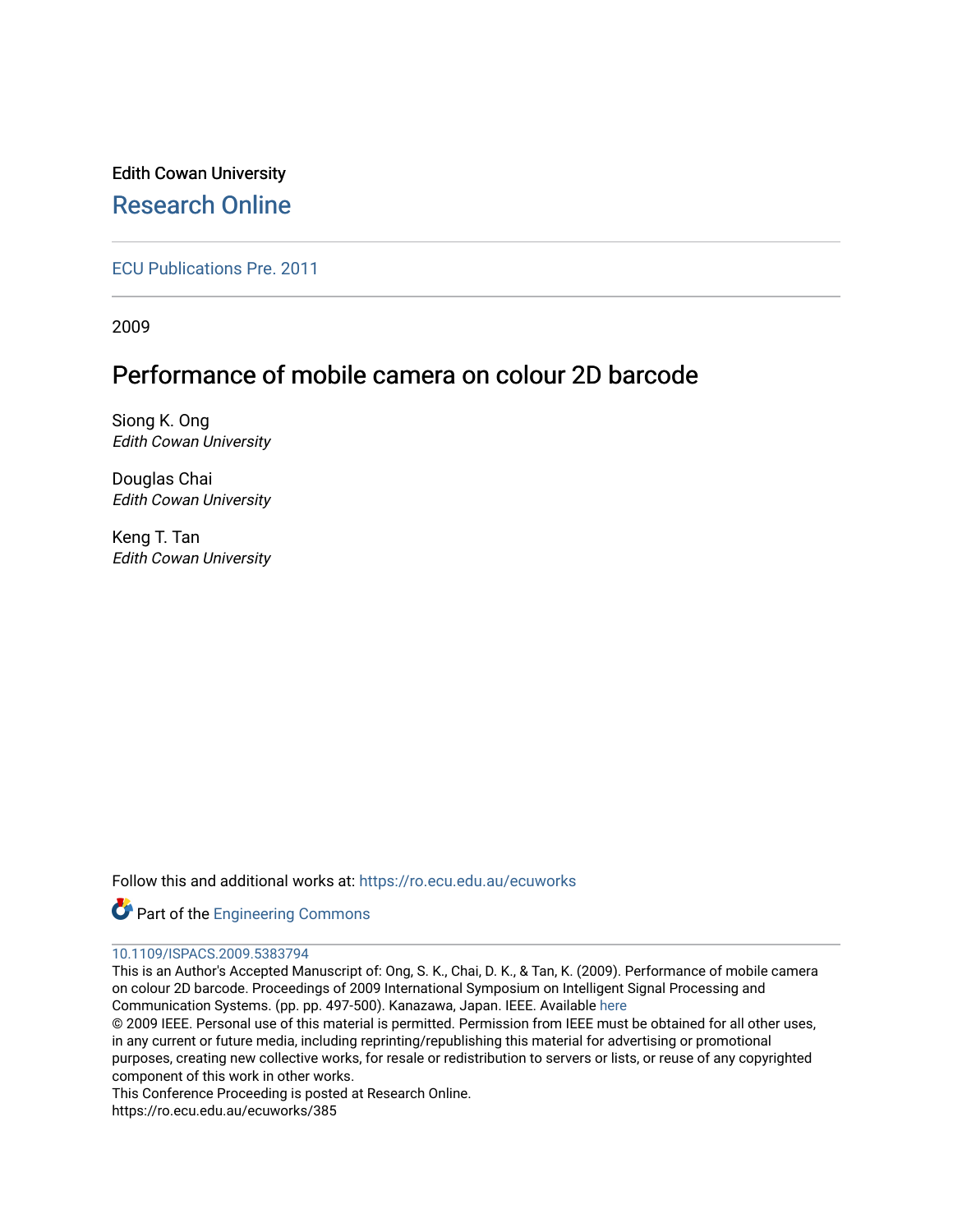WA2-B-5

# Performance of Mobile Camera on Colour 2D Barcode

Siong Khai Ong∗, Douglas Chai† and Keng T. Tan‡ Faculty of Computing, Health and Science Edith Cowan University 270 Joondalup Drive Joondalup WA 6027 Perth, Australia

E-mail: \*siongo@student.ecu.edu.au, <sup>†</sup>d.chai@ecu.edu.au and  $\frac{1}{4}$ a.tan@ecu.edu.au

*Abstract*—In recent years, colour 2D barcodes have emerged to increase the data capacity of the 2D barcode. Similarly, cameraequipped mobile phones have became more popular and their camera could act as an input device for a barcode decoder. In this paper, three Windows Mobile (WM) operated mobile phones are used to test their camera performance in reading the colour 2D barcodes. From the results, recommendations are put forward to those who are developing colour 2D barcode reader for mobile phones.

## I. INTRODUCTION

In recent years, the two dimensional (2D) barcodes have been developed to enhance the data capacity of the traditional one dimensional (1D) barcode [1]. The increase of data capacity enables the 2D barcodes to improve their robustness to errors. While the 1D barcodes have redundancy in the vertical direction, this does not exist in the 2D barcodes. Therefore, the error correction ability is important for the 2D barcodes since they can be damaged due to being torn, smudged, crumbled and so forth. In order to increase data capacity, some 2D barcodes use colour to create more symbols, resulting in larger data capacity within the same barcode symbol size.

Similarly, over the last few years, camera-equipped mobile phones have became more popular and the camera has since been the most significant hardware improvement [2]. The camera function enables the phone to interact with physical objects such as a barcode by acting as an input device.

The effect of lighting on colour 2D barcode is often not uniform and accurate representation of the colour is usually challenging. As depicted in Fig. 1 [3], the colour has a different hue of red value under different intensity of lighting.

In this paper, three mobile phones are selected to evaluate their peformance on samples of colour 2D barcodes and the results are discussed. Based on the results finding, various considerations and recommendations are put forward to developers in colour 2D barcode reader for mobile phone.

This paper is organised as follows. A brief introduction is provided in this section. In Section II, the use of colour barcode and selection of mobile phones are discussed. This is followed by the testings and the results in Section III while the conclusion can be found in Section IV.



Fig. 1. Effect of Lighting on Colour Value

# II. COLOUR BARCODE AND MOBILE PHONES USED

### *A. Colour Barcodes*

In this paper, 20 samples of a  $15 \times 15$  colour 2D barcode are being used for the testing of the mobile camera. In each sample, there are 10 different colours used to create 10 different type of symbols for the barcode as shown in Table I.

| Symbol Number  | Red | Green | Blue    |
|----------------|-----|-------|---------|
|                | 0.0 | 0.0   | 0.0     |
| $\mathfrak{2}$ | 0.5 | 0.0   | 0.0     |
| 3              | 1.0 | 0.0   | 0.0     |
| 4              | 0.0 | 0.5   | 0.5     |
| 5              | 0.5 | 0.5   | 0.5     |
| 6              | 1.0 | 0.5   | 0.5     |
| 7              | 0.0 | 1.0   | 1.0     |
| 8              | 0.5 | 1.0   | 1.0     |
| Q              | 1.0 | 1.0   | 1.0     |
| 10             | 1.0 | 1.0   | $0.0\,$ |

TABLE I TEN SYMBOLS AND THEIR RGB COLOUR SPACE REPRESENTATION

One of the barcode created using these 10 symbols is illustrated in Fig. 2. The physical dimension of the barcodes is 5 cm by 5 cm and it is printed on paper for this testing purpose.

# *B. Mobile Phones Used*

In this paper, three WM mobile phones are used for testing. They are:

- *i-mate JASJAM*.
- Palm Tero 750, and
- HTC Touch Diamond.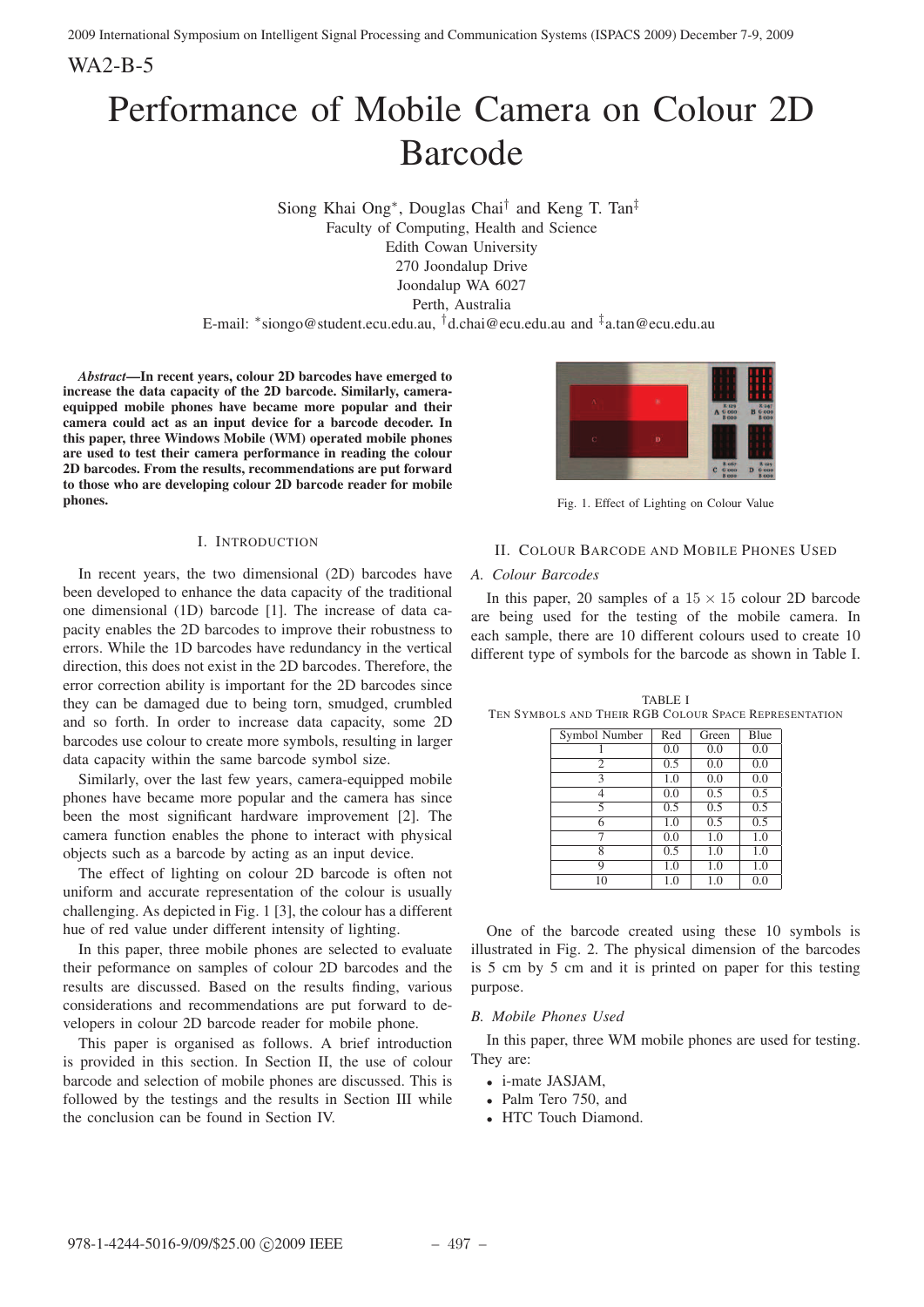

Fig. 2. One of the Colour 2D Barcode



Fig. 3. Captured by JASJAM

The three phones are generally different from each other. Their specifications and the year that they are launched are given in Table II.

TABLE II THE SPECIFICATIONS OF THE MOBILE PHONES

|                         | <b>JASJAM</b> <sup>a</sup> | Tero $750b$   | Touch Diamond <sup>c</sup> |
|-------------------------|----------------------------|---------------|----------------------------|
| <b>Operating System</b> | WM 5                       | WM 6          | WM 6.1                     |
| Camera Resolution       | 2 Megapixel                | 1.3 Megapixel | 3.2 megapixel              |
| Year Launched           | 2006                       | 2007          | 2008                       |

<sup>a</sup> i-mate JASJAM

<sup>b</sup> Palm, Tero 750

<sup>c</sup> HTC Touch Diamond

# III. EXPERIMENTAL RESULTS

All testings are conducted in an office lighting environment. In order to remain consistency throughout, the printed barcodes are captured with image size of 1 Megapixel. The images are all saved in Joint Photographic Experts Group (JPEG) format. The remaining setting for the cameras are put to "AUTO" mode. The captured images of Fig. 2 are presented in Fig. 3, 4 and 5.

After the images are captured, the centre of each cells are read. Their respective RGB values are recorded for analysis



Fig. 4. Captured by Tero 750



Fig. 5. Captured by Touch Diamond



Fig. 6. Pre-processed Barcode Image Before Classification

purpose. For example, one of the pre-processing barcode from the cells is depicted in Fig. 6.

The performance of the cameras is evaluated using three performance indicators. They are:

- Movement of Colour Test,
- Grouping Test, and
- Minimum Euclidean Distance betweens Symbols Test.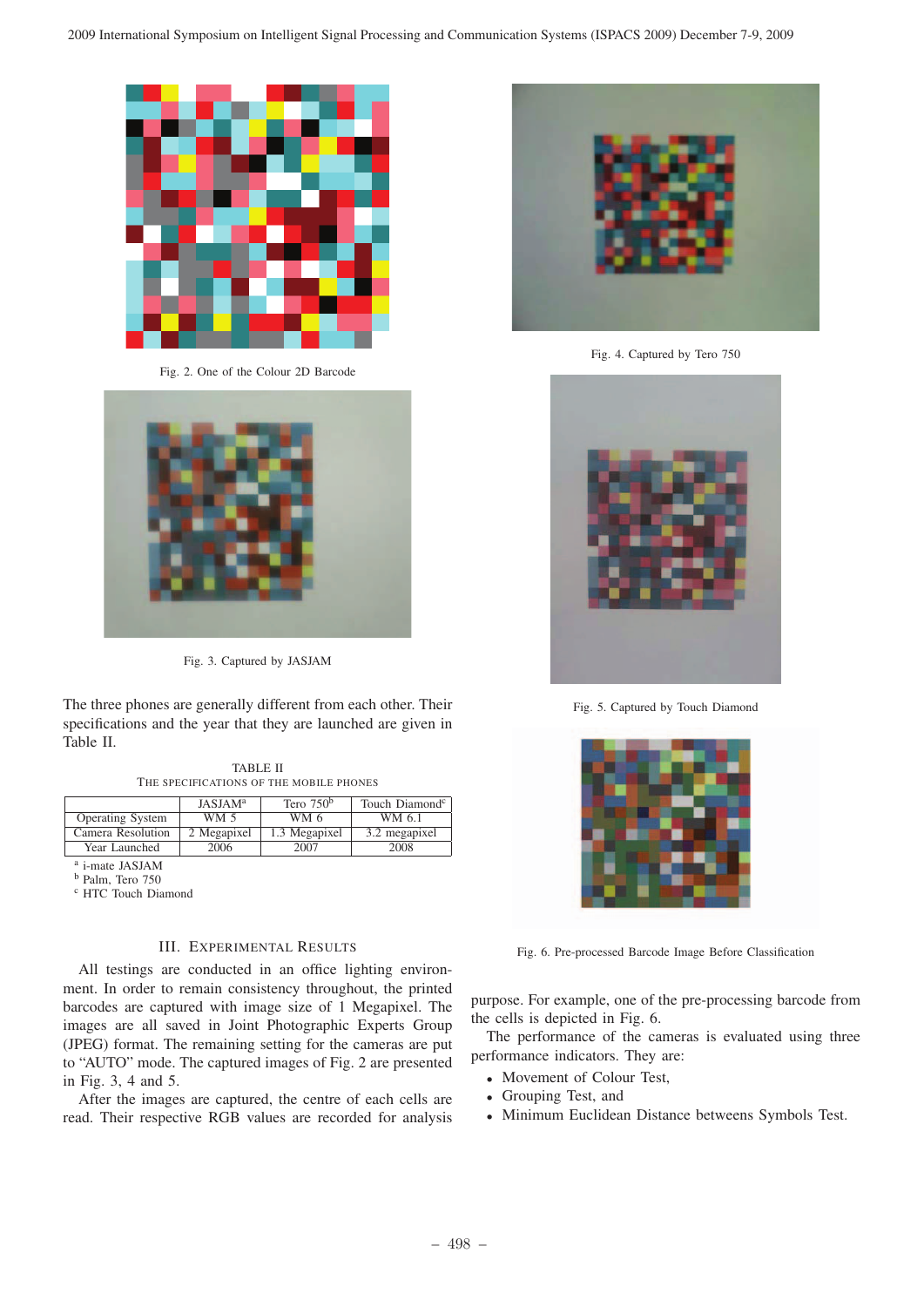

Fig. 7. Captured Locations of Symbol 7

#### *A. Movement of Colour Test*

As the images are captured from a printed media, the captured intensity of each colour component tend to shift away from its original values. Comparing the original barcode (Fig. 2) with the captured ones (Fig. 3, 4 and 5), the captured ones appear darker. For example, the captured locations of the Symbol 7 has shifted as depicted in Fig. 7.

For quantitative comparison, the Euclidean distance  $(D)$ between the original location  $(R_1 G_1 B_1)$  and their respective captured location  $(R_2 \ G_2 \ B_2)$  in the RGB colour space representation of each cell is determined by

$$
D = \sqrt{(R_2 - R_1)^2 + (G_2 - G_1)^2 + (B_2 - B_1)^2}.
$$
 (1)

Hence, for better performance, this Euclidean distance shall be minimum. The performance results of the three phones for this test are provided in Table III.

TABLE III PERFORMANCE IN MCT

| Symbol                   | <b>JASJAM</b> | Tero 750 | <b>Touch Diamond</b> |
|--------------------------|---------------|----------|----------------------|
|                          | 71.36         | 36.84    | 101.54               |
| 2                        | 84.80         | 64.27    | 101.01               |
| $\overline{\mathcal{E}}$ | 132.58        | 100.20   | 164.16               |
| 4                        | 80.92         | 80.52    | 88.07                |
| 5                        | 77.07         | 107.56   | 68.46                |
| 6                        | 121.12        | 112.40   | 101.27               |
| 7                        | 219.16        | 230.99   | 230.59               |
| 8                        | 173.82        | 207.44   | 190.63               |
| 9                        | 134.87        | 182.00   | 154.57               |
| 10                       | 153.78        | 145.75   | 163.43               |
| Average                  | 124.95        | 126.80   | 136.37               |

As shown in Table III, Symbol 7 moves the most across the three phones. The performance of the three phones in the Movement Colour Test are generally the same for i-mate JASJAM and Palm Tero 750 whereas the HTC Touch Diamond is slightly worse off.

#### *B. Grouping Test*

Another important test conducted for this paper is grouping of the similar symbols. As portrayed in Fig. 8, the captured symbols will not fall on the similar location. It is important for the similar symbols to be close to each other so as to achieve better decoding results. If they are far apart, it might be possible for one to be wrongly decoded as another symbol.



Fig. 8. Grouping for Symbol 7 and 10

Within the same barcode, all the captured symbols are grouped together based on its original location. Within the same group, a reference point  $(R_{\text{ref}}, G_{\text{ref}}, B_{\text{ref}})$  is calculated based on the mean of all the symbols' RGB values  $(R_i, G_i, B_i)$ as

$$
\{R_{\text{ref}}, G_{\text{ref}}, B_{\text{ref}}\} = \left\{ \frac{\sum_{i=1}^{N} R_i}{N}, \frac{\sum_{i=1}^{N} G_i}{N}, \frac{\sum_{i=1}^{N} B_i}{N} \right\},\tag{2}
$$

where  $N$  is the total number of similar symbol within the group.

Thereafter, the Euclidean distance between each captured symbol and its reference points is calculated using (1). Within the same group, the quantitive grouping value for each symbol is obtained based on

$$
\sigma^2 = \frac{1}{N-1} \sum_{i=1}^{N} (x_i - \bar{x})^2,
$$
\n(3)

where  $x_i$  is the Euclidean distance of each captured symbol and the its reference points, and  $\bar{x}$  is the mean of those Euclidean distances.

They become the Grouping Test results and are highlighted in Table IV.

| <b>TABLE IV</b>              |
|------------------------------|
| <b>GROUPING TEST RESULTS</b> |

| Symbol         | <b>JASJAM</b> | Tero 750 | <b>Touch Diamond</b> |
|----------------|---------------|----------|----------------------|
|                | 179.58        | 162.89   | 101.54               |
| 2              | 126.04        | 119.44   | 101.01               |
| 3              | 174.92        | 104.58   | 164.16               |
| $\overline{4}$ | 98.43         | 76.84    | 88.07                |
| 5              | 74.01         | 52.42    | 68.46                |
| 6              | 89.93         | 82.15    | 101.27               |
| 7              | 79.48         | 71.85    | 230.59               |
| 8              | 62.89         | 52.42    | 190.63               |
| 9              | 49.46         | 50.78    | 190.63               |
| 10             | 59.91         | 74.16    | 163.43               |
| Average        | 99.47         | 84.75    | 139.98               |

The Tero 750 performs better than the other two phones in this test. The groupings for the capture symbols are smaller. This will be helpful as it reduces the possibility for the symbols to be wrongly decoded.

#### *C. Minimum Euclidean Distance Between Symbols Test*

Based on the reference points obtained in (2), the minimum Euclidean distance between each other is calculated using